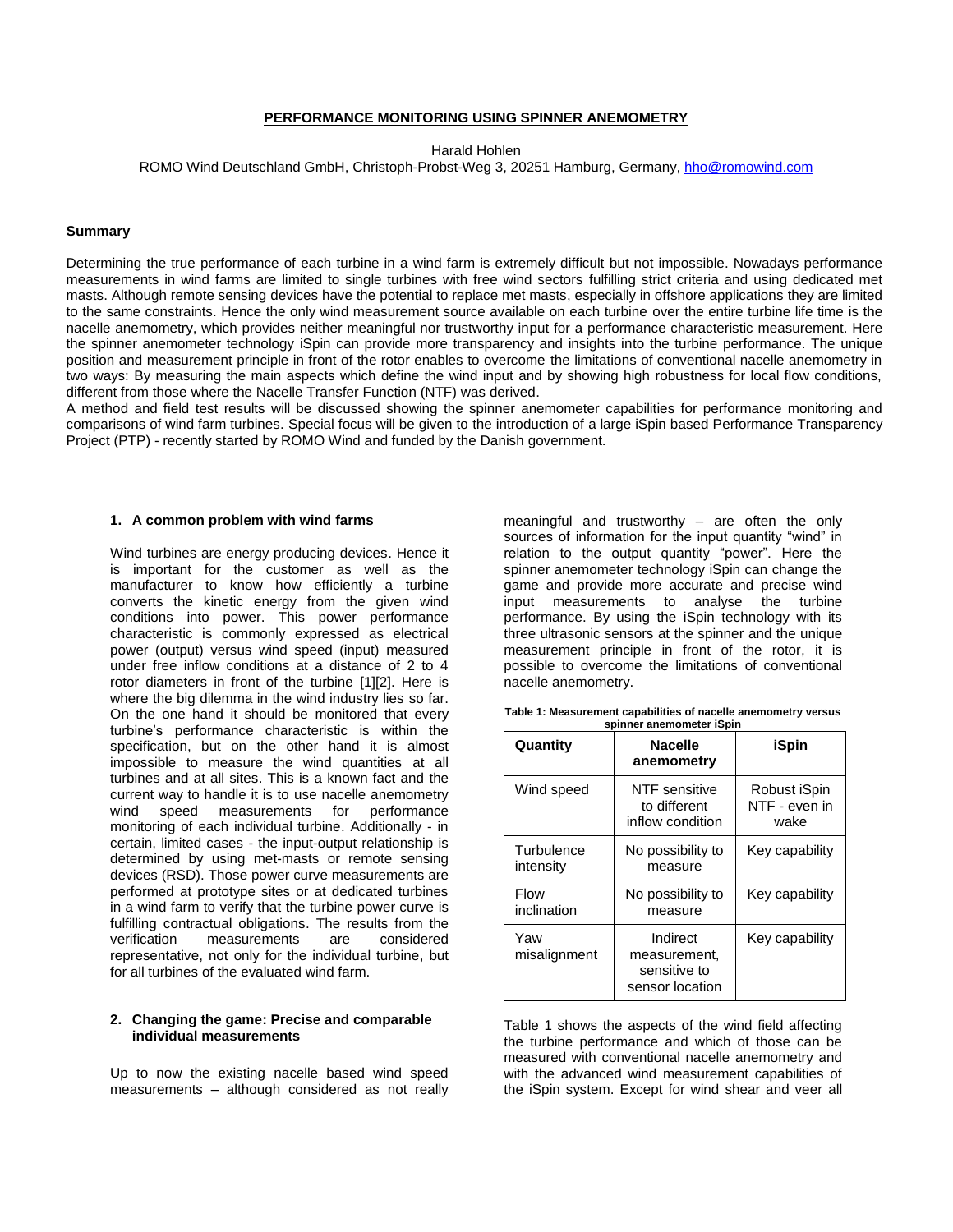relevant factors describing the wind input to a turbine for a performance evaluation can be measured directly with the iSpin system.

Another important iSpin capability is its robustness against flow conditions differing e.g. from those of the prototype site. Tests at wind farms in different terrains have shown that even when considering 360° inflow – this means also including wake situation caused by other turbines - the scatter and the characteristic of the power curve remain nearly the same as for the free inflow sector. Figure 1 shows as an example a result of the Nørrekær Enge test experiment. Here the scatter and power curve characteristics are almost similar for free inflow and 360° inflow conditions.



**Nørrekær Enge: Free inflow (upper diagram) and 360 degree inflow (lower diagram)**

# **3. Field test results**

What does it mean to use iSpin measurement data to generate power curves and get an idea about the performance of each individual turbine or a complete wind farm? Examples of two different case studies from field experiments will be discussed in the following section. The case studies do show current findings for a simple wind farm layout in flat terrain and for an area distributed wind farm layout in semicomplex terrain [5].

#### **3.1. Simple farm layout and terrain example**

Figure 2 is showing the power curves of 9 2.3MW turbines using 360° inflow and being measured with iSpin systems (iSpin based power curves) and the nacelle anemometry (SCADA based power curves). In

addition to this power curves the IEC 61400-12-1 compliant power curve - measured with a met mast in front of turbine number 4 - is shown as well. For this evaluation 9 of the 13 wind farm turbines have been used (T2 to T6 and T10 to T13), noise de-rated turbines were excluded.



**nacelle anemometer measurements**

From the graph at least four observations can be made: First of all none of the SCADA power curves does match the IEC power curve. This means that both, the calibration factor and the nacelle anemometry NTF having been established once for the turbine type are no longer applicable and definitely not usable for 360° inflow. Secondly, a very large variation in power curves between the different turbines can be seen. In contrast the iSpin based 360° power curves do match the IEC power curve very well - the average difference between the 360° iSpin power curves and the IEC power curve was -0.7% - and all power curves show similar characteristics [3].

The previously shown variation of the iSpin and SCADA based power curves can also be expressed as variation in Annual Energy Production (AEP). The graphs in Figure 3 show the resulting AEP values using the binned power curves and a wind Rayleigh wind speed distribution for an annual average wind speed of 7m/s. The grey bands cover the variation of +/-2% around the average AEP values of all observed turbines



**Figure 3: Comparison of AEP results using power curve measurements based on iSpin (upper diagram) and on SCADA data (lower diagram)**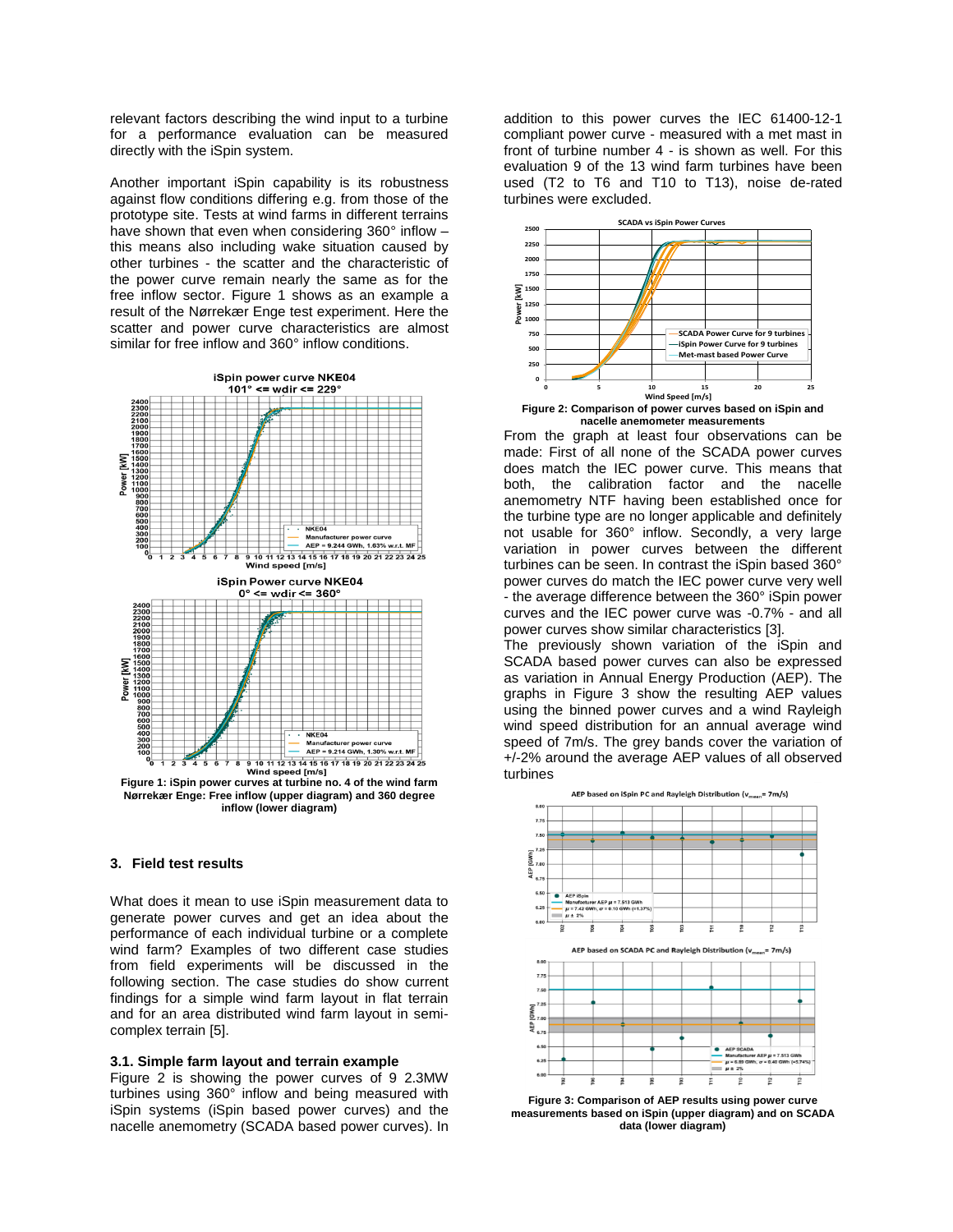What can be concluded from comparing the iSpin and SCADA based power curves and AEP results? In general the SCADA based results underestimate the power curves whereas the iSpin based results are near to the IEC power curves (measured at turbine T04) and the warranted power curve. iSpin based power curves and finally AEPs do fall very close together, i.e. allow a small variation band and therefore are very suitable for identification of turbines with underperformance issues. For turbine T13 - for which a yaw misalignment of 6.8° was detected using the iSpin system - the power curve and consequently the AEP differed from the average power curve and AEP band significantly. Contrary to this the SCADA based power curve and AEP analysis shows an indistinct picture, finally leading to a much higher AEP variation band. An operator, only looking at the SCADA based power curves and AEPs, might conclude that certain turbines are underperforming (e.g. T02, T03, T05, T12) and might start to invest in optimization measures, where none are necessary. On the other hand turbines which do have an underperformance issue like T13 are not classified as such.

# **3.2.Semi-complex terrain example with area distributed wind farm layout**

For a semi-complex terrain case, the iSpin and SCADA based power curves of 29 2 MW turbines, arranged in a forested area and in a distributed layout, have been evaluated and transferred into AEP values for an annual average wind speed of 8m/s (see Figure 4). Following findings can be made: Beside significantly higher variation of the SCADA based AEPs, the individual and the average AEP is in general higher than the AEPs based on iSpin measurements. Reason for this is that the SCADA power curves are far too optimistic. This becomes obvious seen when looking at the power coefficiency values. These values are greater than 57%, i.e. are near to the Betz-maximum of 59%. Contrary to this the maximal power coefficients based on iSpin measurements are with 47% in the range of the warranted power curve.

Again the interpretation of performance behaviour using SCADA data is very difficult: on the one hand turbines appear underperforming although they aren't (see turbines T03 and T09), on the other hand turbines which do have a real performance issue cannot get identified (see turbines T05 and T28).

Here the iSpin based AEPs show again a very low variation. Although the iSpin free flow calibration factor k1 and the iTF (iSpin NTF) for this turbine type was developed at a flat terrain site in Southern-Europe, the power curves and AEP values for the 29 turbines are almost confined by the ±2% interval band around the mean value.



**Figure 4: AEP comparison based on iSpin based power curves (upper diagram) and conventional anemometry based power curves (lower diagram)**

## **4. The iSpin Guardian approach**

The presented case studies demonstrated the capabilities of iSpin to measure wind speeds accurately and precisely. iSpin allows generating an average performance characteristic including a variation band for the wind farm. To transfer this approach systematically to other wind farms, iSpin systems should be installed on all turbines in the wind farm, but only at one as IEC compliant reference measurement to generate the iSpin free wind speed calibration factor and the iTF. Preferably after commissioning an accredited  $3<sup>rd</sup>$  party consultant should perform power curve verifications according IEC 61400-12-1 and -12-2 on one wind turbine in the wind farm, using an IEC compliant met-mast set-up and calibrated iSpin equipment. After some plausibility checks the free flow calibration factor and iTF, derived at this reference turbine, can then be applied to the other turbines to determine the power curves. Figure 5 shows the process flow to generate a site and turbine specific reference performance characteristic including a tolerance band.

## **5. The Performance Transparency Project (PTP)**

The presented case studies, the process flow and the description of the iSpin Guardian approach have already been reviewed by the Energy research Center of the Netherlands (ECN). In [4] ECN confirmed that the iSpin Guardian approach "based on the presented cases is well-suited to monitoring the relative performance of the turbines in a wind farm, which can be used to identify potential performance issues and which needs to be further validated".